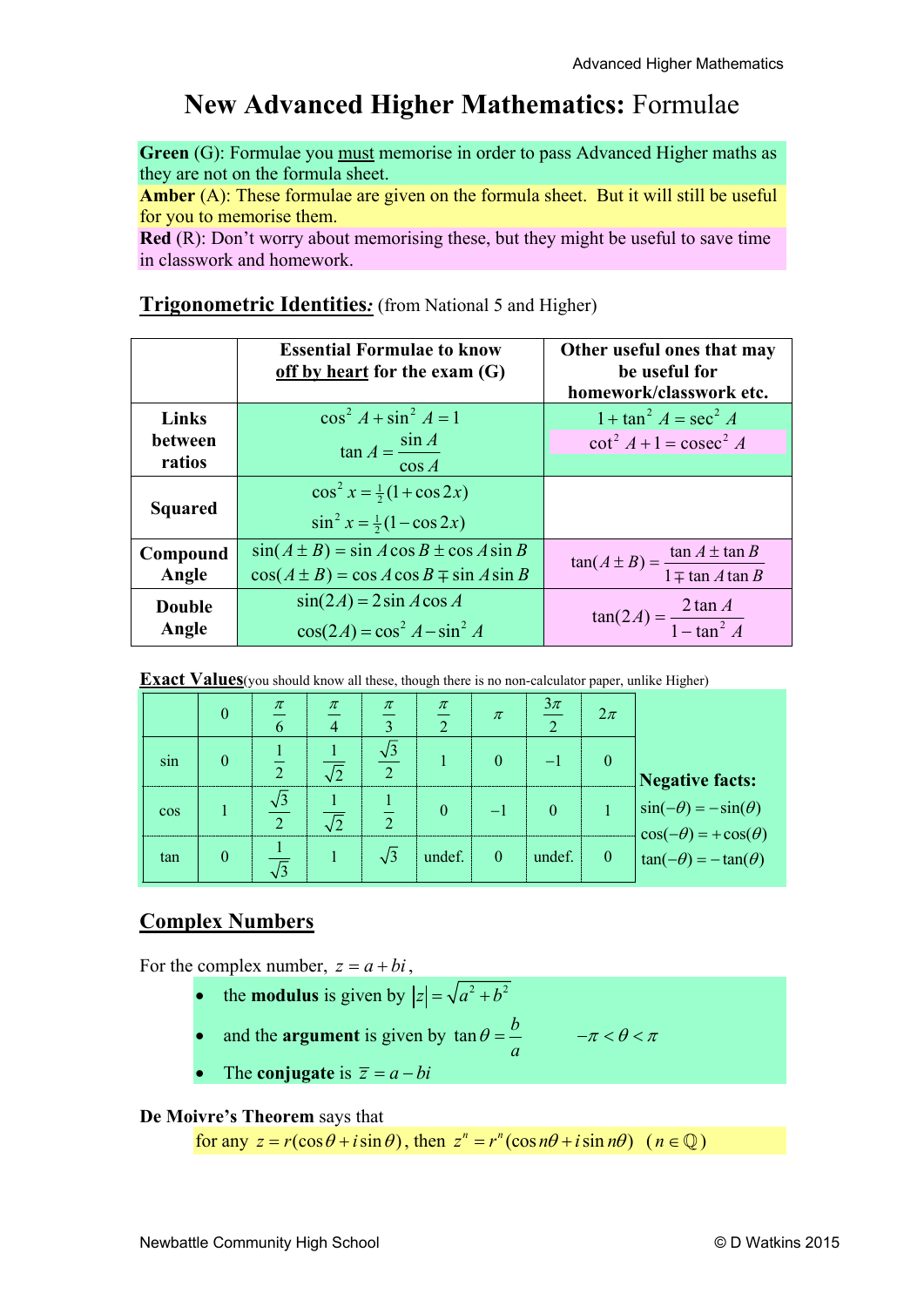## **Differentiation**

| <u>Product Rule:</u> $u \frac{dv}{dx} + v \frac{du}{dx}$ |                    |                                                                                    | <b>Quotient Rule:</b> $\frac{v \frac{du}{dx} - u \frac{dv}{dx}}{v^2}$ |
|----------------------------------------------------------|--------------------|------------------------------------------------------------------------------------|-----------------------------------------------------------------------|
|                                                          |                    |                                                                                    |                                                                       |
| f(x)                                                     | f'(x)              | f(x)                                                                               | f'(x)                                                                 |
| $\sin^{-1}x$                                             | $\sqrt{1-x^2}$     | sec x                                                                              | $\sec x \tan x$                                                       |
| $\cos^{-1}x$                                             | $\sqrt{1-x^2}$     | $\csc x$<br>$\cot x$                                                               | $-\csc x \cot x$<br>$-cosec2x$                                        |
| $\tan^{-1}x$                                             | $\frac{1}{1+x^2}$  | $\ln f(x)$                                                                         | f'(x)<br>$\overline{f(x)}$                                            |
| $\tan x$                                                 | sec <sup>2</sup> x |                                                                                    |                                                                       |
| $\ln x$ $x > 0$                                          | $\frac{1}{x}$      | To differentiate an inverse<br>function: $\frac{dx}{dy} = \frac{1}{\frac{dy}{dx}}$ |                                                                       |
| $e^{x}$                                                  | $e^{x}$            |                                                                                    |                                                                       |

**Parametric Equations** (where  $x = f(t), y = g(t)$  ):

Gradient (direction of movement)  $=$ *dy dt dx dt*  $\frac{dy}{dx} =$ Speed =  $\sqrt{\left(\frac{dy}{dt}\right)^2 + \left(\frac{dx}{dt}\right)^2}$  $\bullet$ 2 2  $\therefore$  3  $d^2y \quad \dot{x}\ddot{y} - \dot{y}\ddot{x}$  $dx^2$  *x*  $=\frac{\dot{x}\,\ddot{y}-\dot{y}\,\ddot{x}}{a}$  $rac{y}{\dot{x}^3}$ 

## **Integration**

#### **On Formula Sheet**

| f(x)             | $\int f(x)dx$                                                |
|------------------|--------------------------------------------------------------|
| $\sec^2 ax$      | $\frac{1}{2}$ tan <i>ax</i> + <i>C</i>                       |
| $\sqrt{a^2-x^2}$ | $\sin^{-1}\left(\frac{x}{a}\right) + C$                      |
| $a^2 + x^2$      | $rac{1}{a}$ tan <sup>-1</sup> $\left(\frac{x}{a}\right)$ + C |
| $e^{ax}$         | $\frac{1}{e^{ax}} + C$                                       |

#### **To save you time in hard questions for homework/classwork, no need to memorise:**

| f(x)     | $\int f(x)dx$               |
|----------|-----------------------------|
| tanx     | $\ln  \sec x  + C$          |
| cosec x  | $-\ln \csc x + \cot x  + C$ |
| $\cot x$ | $\ln  \sin x  + C$          |
| sec x    | $\ln  \sec x + \tan x  + C$ |

| <b>Integration by Parts</b> |                                                          |
|-----------------------------|----------------------------------------------------------|
|                             | $\int u \frac{dv}{dx} dx = uv - \int v \frac{du}{dx} dx$ |

Volume of solid of revolution  $f(x)$  between *a* and *b*: About *x* axis:  $V = \pi \int f(x)^2$ *b*  $V = \pi \int_{a}^{b} f(x)^{2} dx$  About *y* axis:  $V = \pi \int_{a}^{b} f(y)^{2} dx$ *b*  $V = \pi \int_{a}^{b} f(y)^2 dy$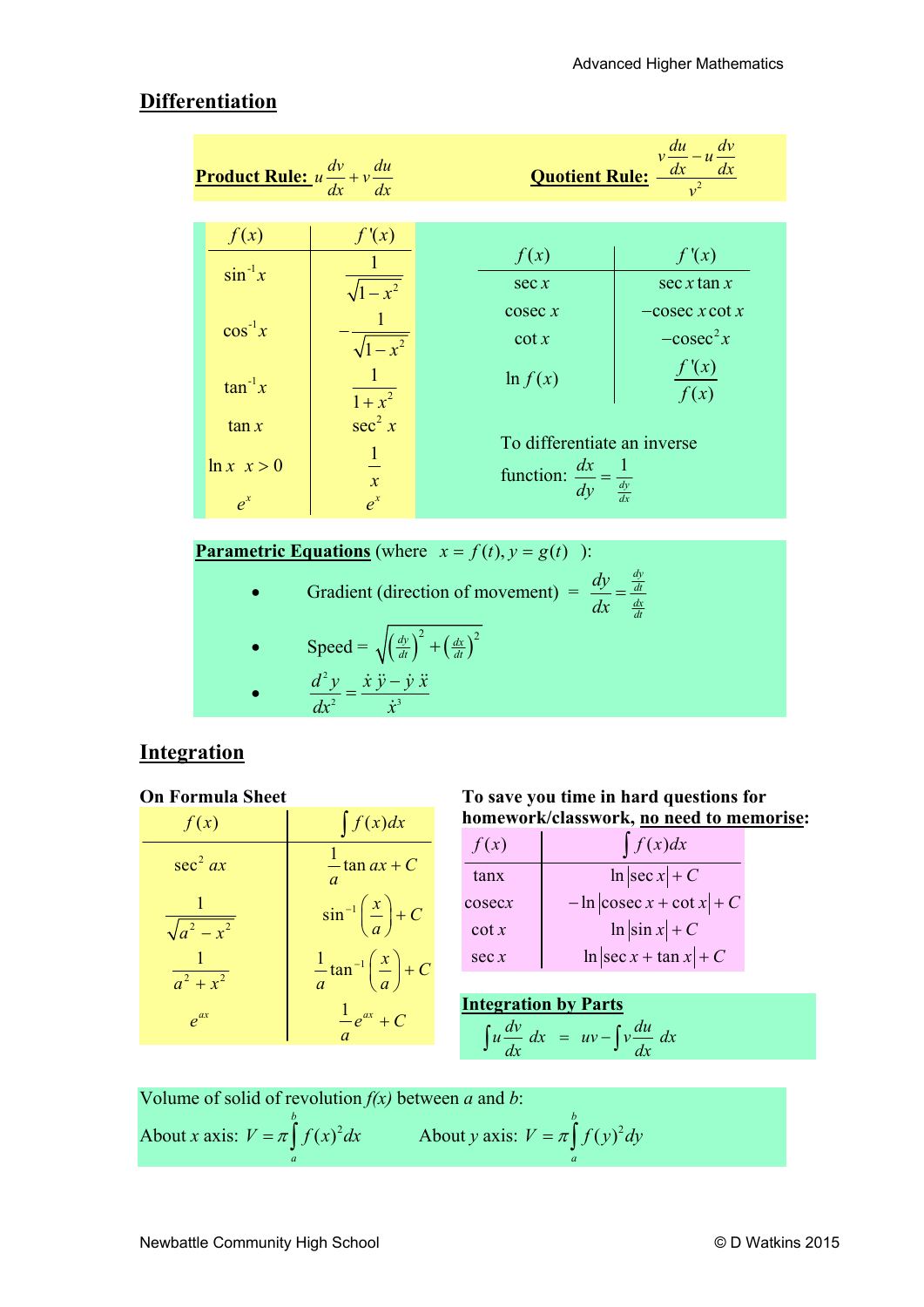## **Sequences and Series**

|                                 | <b>Arithmetic Series</b>          | <b>Geometric Series</b>                      |
|---------------------------------|-----------------------------------|----------------------------------------------|
| $n^{\text{th}}$ term            | $u_n = a + (n-1)d$                | $u_n = ar^{n-1}$                             |
| <b>Sum of</b><br><i>n</i> terms | $S_n = \frac{1}{2}n(2a + (n-1)d)$ | $S_n = \frac{a(1-r^n)}{1-r} \qquad r \neq 1$ |
| <b>Sum to</b><br>infinity       |                                   | $ r $ < 1<br><b>Tille</b>                    |

#### **Important Identities**

$$
\sum_{k=1}^{n} 1 = n
$$
  

$$
\sum_{r=1}^{n} r = \frac{n(n+1)}{2}
$$
  

$$
\sum_{r=1}^{n} r^{3} = \frac{n^{2}(n+1)^{2}}{4}
$$
  

$$
\sum_{r=1}^{n} r^{3} = \frac{n^{2}(n+1)^{2}}{4}
$$

## **Maclaurin Series**

$$
f(x) = f(0) + f'(0)x + \frac{f''(0)}{2!}x^2 + \frac{f'''(0)}{3!}x^3 + \dots + \frac{f^{(n)}(0)}{n!}x^n + \dots
$$

and in particular:



$$
\tan^{-1} x = x - \frac{x^3}{3} + \frac{x^5}{5} - \frac{x^7}{7} + \dots
$$

$$
\ln(1+x) = x - \frac{x^2}{2} + \frac{x^3}{3} - \frac{x^4}{4} + \dots
$$

## **Functions**

**Odd function:**  $f(-x) = -f(x)$  **Even function:**  $f(-x) = f(x)$ (180° rotational symmetry) (line symmetry about the *y*-axis)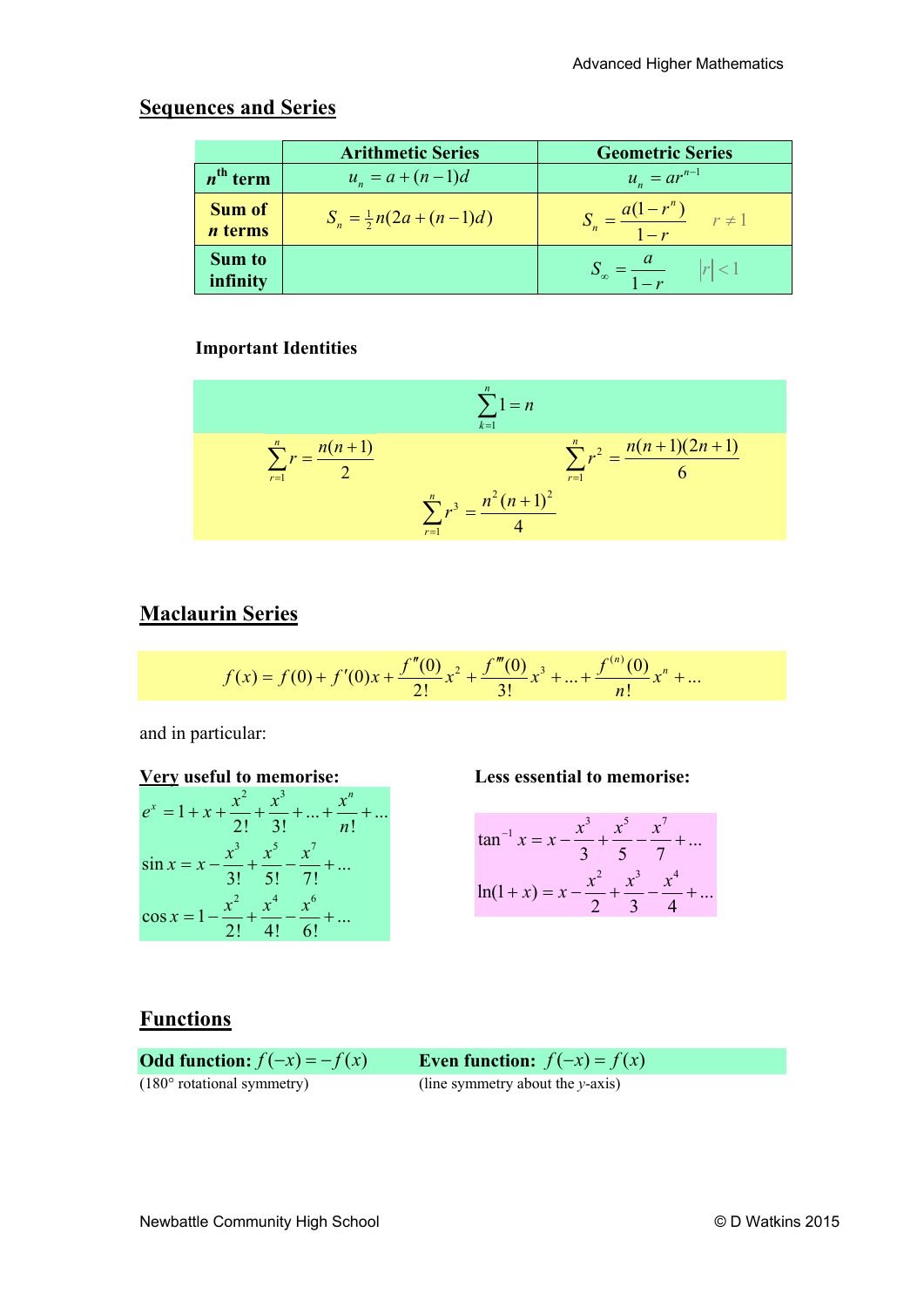#### **Binomial Theorem**

The coefficient of the *r*<sup>th</sup> term in the binomial expansion  $(x + y)^n$  is  $\binom{n}{x^{n-r}y^n}$  $\binom{n}{r}x^{n-r}$ 

$$
{}^{n}C_{r}=\binom{n}{r}=\frac{n!}{r!(n-r)!}
$$

## **Vectors, Lines and Planes**

Angle between two vectors: (Higher)  $\mathbf{a} \cdot \mathbf{b} = |\mathbf{a}| |\mathbf{b}| \cos \theta$ 

**Equations of a 3d line:** through  $(x_1, y_1, z_1)$  and with direction vector  $\mathbf{d} = a\mathbf{i} + b\mathbf{j} + c\mathbf{k}$ 

Parametric form Symmetric form  $x = x_1 + at$  $y = y_1 + bt$  (**x** = **a** + t**d**)  $z = z_1 + ct$ **x** = **a** + **td**)  $\frac{x - x_1}{x_1} = \frac{y - y_1}{y_1} = \frac{z - z_1}{z_1} (= t)$ *abc*  $\frac{-x_1}{\cdot} = \frac{y - y_1}{\cdot} = \frac{z - z_1}{\cdot} =$ 

#### **Equations of a plane:**

| Normal <b>n</b> is $\left  m \right $      | $\overline{n}$ |                                                                                | Point on line = $P$ (with position vector a)                                                                                                      |
|--------------------------------------------|----------------|--------------------------------------------------------------------------------|---------------------------------------------------------------------------------------------------------------------------------------------------|
| Vector equation<br>$x \cdot n = a \cdot n$ |                | Symmetric/Cartesian<br>$lx+my+nz=k$<br>where $k = \mathbf{a} \cdot \mathbf{n}$ | Parametric (A)<br>$\mathbf{x} = \mathbf{a} + s\mathbf{b} + t\mathbf{c}$<br>( <b>b</b> and <b>c</b> are any two non-<br>parallel vectors in plane) |

**Angle between two lines** = Acute angle between their direction vectors

**Angle between two planes** = Acute angle between their normals

**Angle between line and plane** = 90° – (Acute angle between **n** and **d**)

**Cross (vector) product:**

| $\mathbf{a} \times \mathbf{b} =  \mathbf{a}  \mathbf{b} \sin \theta \hat{\mathbf{n}} = \begin{vmatrix} \mathbf{i} & \mathbf{j} & \mathbf{k} \\ a_1 & a_2 & a_3 \\ b_1 & b_2 & b_3 \end{vmatrix} = \mathbf{i} \begin{vmatrix} a_2 & a_3 \\ b_2 & b_3 \end{vmatrix} - \mathbf{j} \begin{vmatrix} a_1 & a_3 \\ b_1 & b_3 \end{vmatrix} + \mathbf{k} \begin{vmatrix} a_1 & a_2 \\ b_1 & b_2 \end{vmatrix}$ |  |  |  |  |
|--------------------------------------------------------------------------------------------------------------------------------------------------------------------------------------------------------------------------------------------------------------------------------------------------------------------------------------------------------------------------------------------------------|--|--|--|--|
|                                                                                                                                                                                                                                                                                                                                                                                                        |  |  |  |  |

|                               |                                                                                 | $\begin{vmatrix} a_1 & a_2 & a_3 \end{vmatrix}$ |  |
|-------------------------------|---------------------------------------------------------------------------------|-------------------------------------------------|--|
| <b>Scalar triple product:</b> | $ \mathbf{a} \cdot (\mathbf{b} \times \mathbf{c})  =  b_1 \quad b_2 \quad b_3 $ |                                                 |  |
|                               |                                                                                 | $ c_1 \quad c_2 \quad c_3 $                     |  |